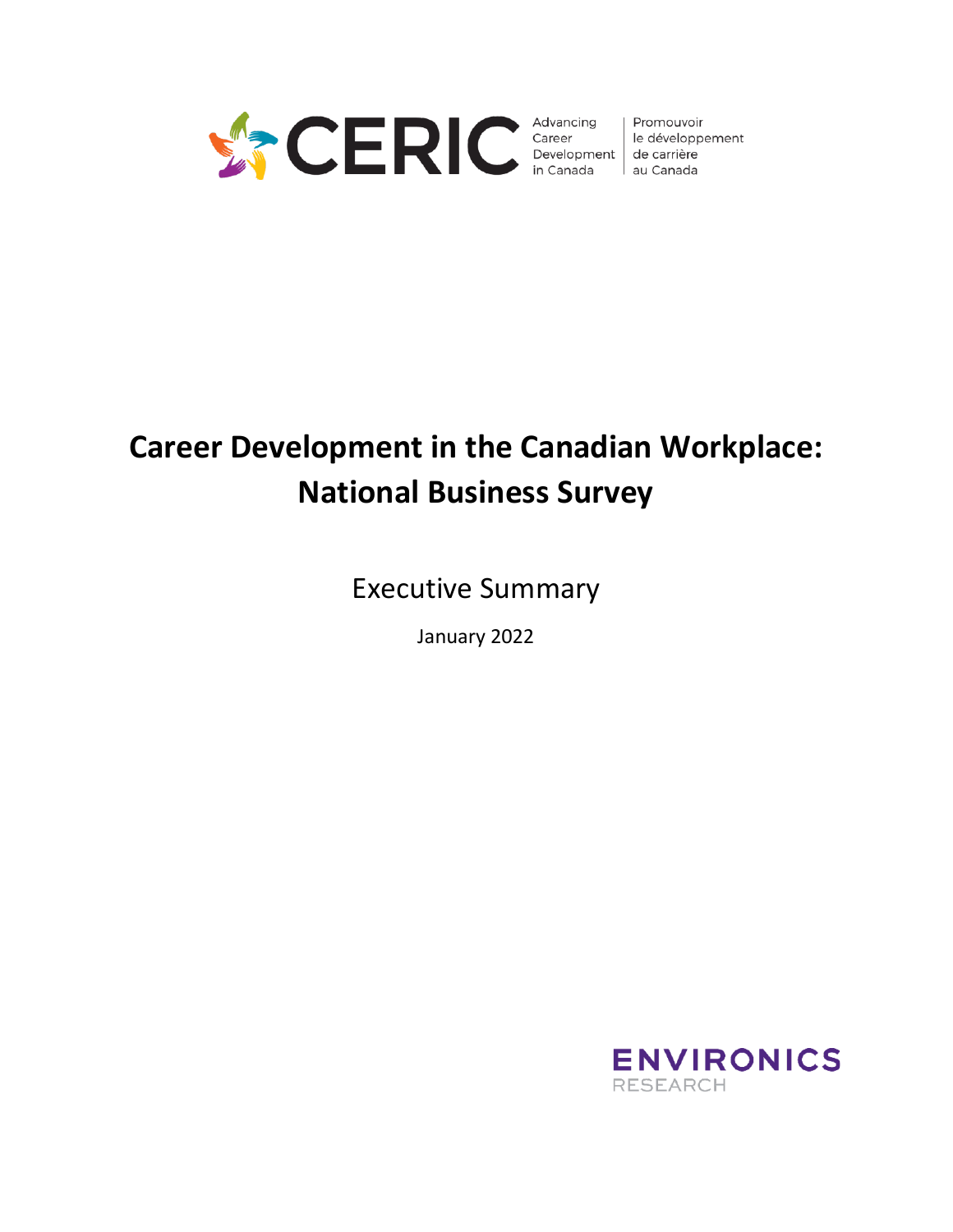# **EXECUTIVE SUMMARY** \_\_\_\_\_\_\_\_\_\_\_\_\_\_\_\_\_\_\_\_\_\_\_\_\_\_\_\_\_\_\_\_\_\_\_\_\_\_\_\_\_\_\_\_\_\_\_\_\_\_\_\_\_\_\_\_\_\_\_\_\_\_\_\_\_\_\_\_\_\_\_\_\_\_\_\_\_\_\_\_\_\_\_\_\_

#### **BACKGROUND**

This report presents findings from the CERIC National Business Survey, based on a telephone survey conducted between November 18 and December 17, 2021, with a sample of 501 senior executives from Canadian businesses. The sample was designed to conduct interviews with senior staff of businesses across Canada, of various sizes, location (urban, rural, and suburban), and industries.

CERIC's National Business Survey, published in 2013, focused on several topics that pertain to Canadian employers and organizations, in particular those reflecting executives' perceptions on challenges facing Canadian businesses, the skilled labour shortage and skills gaps, and approaches toward employee training and finding workers with appropriate technical and soft skills, as well as career management practices.

Designed in concert with CERIC, the main objective of this survey is to update and expand understanding of the state of career development in the Canadian workplace, including the impact of the pandemic. Topics pertain to recruitment & retention in wake of "The Great Reshuffle." Relevant topics include current skills and talent gaps in the labour market, hiring underrepresented groups as well as career management in the context of remote and hybrid work.

Key research highlights are summarized below. Where the same questions were asked, comparisons to the 2013 results are provided for context.

### **RESEARCH HIGHLIGHTS**

#### **Greatest challenge facing Canadian businesses.**

*Consistent with 2013 results, executives identify a skilled labour shortage to be the greatest challenge facing Canadian businesses. The general state of the economy, as well as supply chain issues are also noted as significant challenges.*

*While employers in Ontario were the least likely to experience a shortage of skilled workers in 2013, they are now the most likely, followed by executives in Quebec and the Prairies. Compared to employers in rural areas and smaller cities, those in major cities are somewhat less likely to report a shortage of skilled workers.*

On a scale from *'very challenging'* to *'not at all challenging,'* large proportions of executives identify the following as very or somewhat challenging:

- Shortage of skilled workers (75%)
- Finding young workers (66%)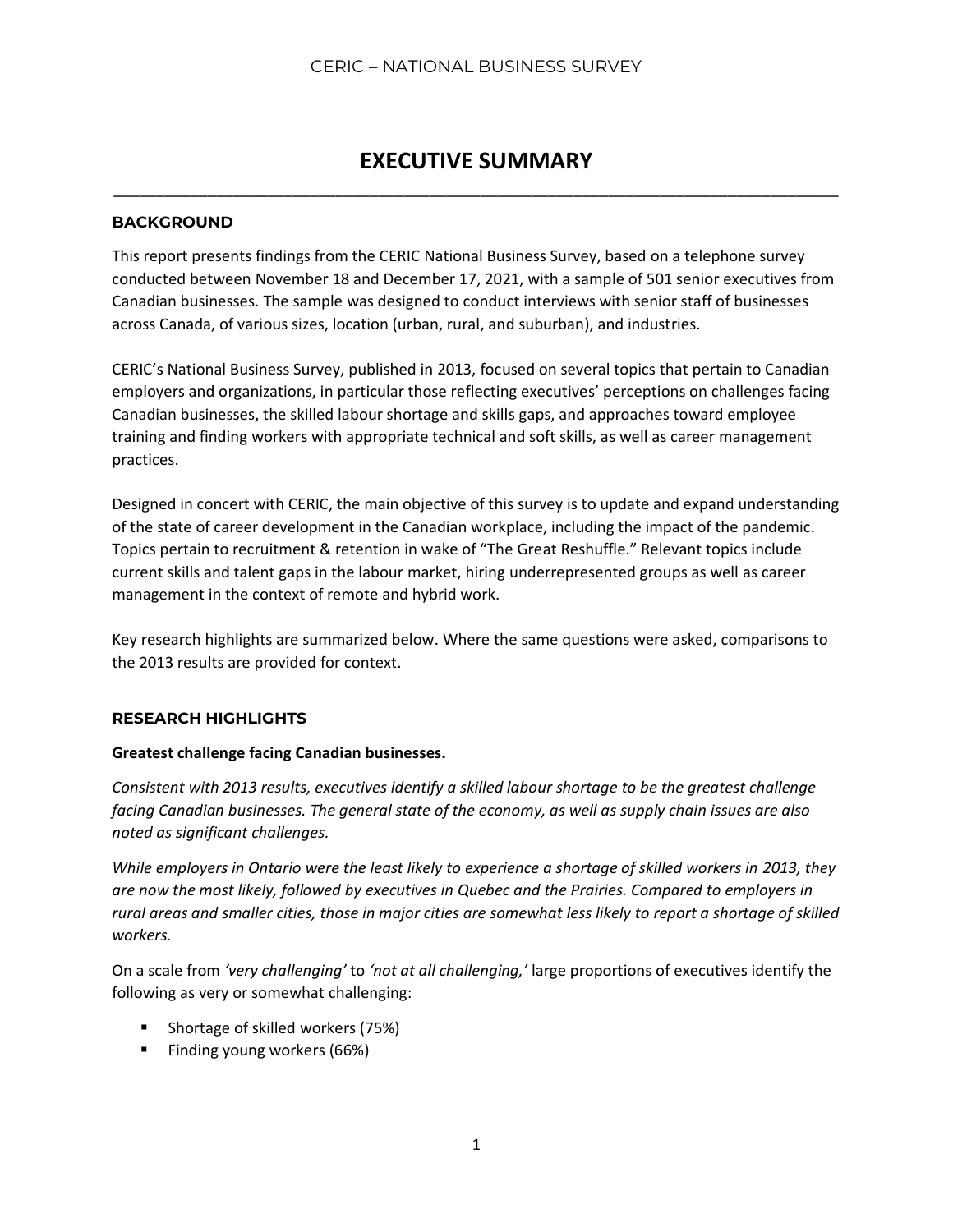Compared to 2013, fewer executives consider the following to be challenges: losing senior employees to retirement (21% down from 32%), keeping up with technology (41% from 60%), and regulation & red tape (52% from 63%).

*More* executives, however, are finding a shortage of skilled workers to be challenging (75% up from 68%), as well as finding young workers (66% from 51%).

More likely to identify a skilled labour shortage as *very challenging* include:

- Employers outside major cities (58%)
- Those in the hospitality (65%), service (52%) and manufacturing (50%) industries

Those most likely to identify supply chain issues as either somewhat or very challenging include:

- Executives from Ontario (77%) and BC (76%)
- Manufacturing industry (92%)

#### **Recruitment & Retention.**

*Since 2013, executives have expressed difficulty finding people with the right skill set. Today, more executives consider finding such people to be difficult (81%) than in 2013 (70%). Those who express facing challenges in this respect are also more likely to sense a skills gap within their industry and to find it difficult to recruit people with soft skills. When reflecting on employee retention, close to four in ten (37%) believe that it has become more difficult to retain employees compared to two years ago before the pandemic, while more than half (54%) report no change.*

#### *Finding skilled workers***.**

Eight in ten (81%) Canadian executives say that finding skilled workers is not an easy task, including about half (48%) who find it very difficult. More than half (53%) attribute this to the difficulty of finding qualified candidates with the right skill set, while three in ten (29%) cite the difficulty of finding reliable candidates with the right work ethic.

To find skilled employees, employers have mostly relied on employee referrals (67%), offered training/advancement for entry-to-mid-level employees (63%), or recruited through social media (59%).

More Canadian executives (63% up from 51%) consider a potential employee's online footprint to be important. About seven in ten (74%) executives say that resumes carry the same weight as they did in the past; less than one in 10 (7%) believe resumes to be more important now.

### *Recruiting underrepresented groups.*

*Executives are putting more effort into customizing recruitment approaches for underrepresented groups than they were in 2013.*

Close to one in five (18% up from 13%) executives say they put a lot of effort in customizing recruitment approaches to attract underrepresented groups such as women, LGBTQS2+, Indigenous people, persons with disabilities, members of visible minorities, youth and/or older workers.

Overall, half (51%) in 2021 say they put at least some effort in customized recruitment efforts for these group, compared to somewhat fewer in 2013 (46%)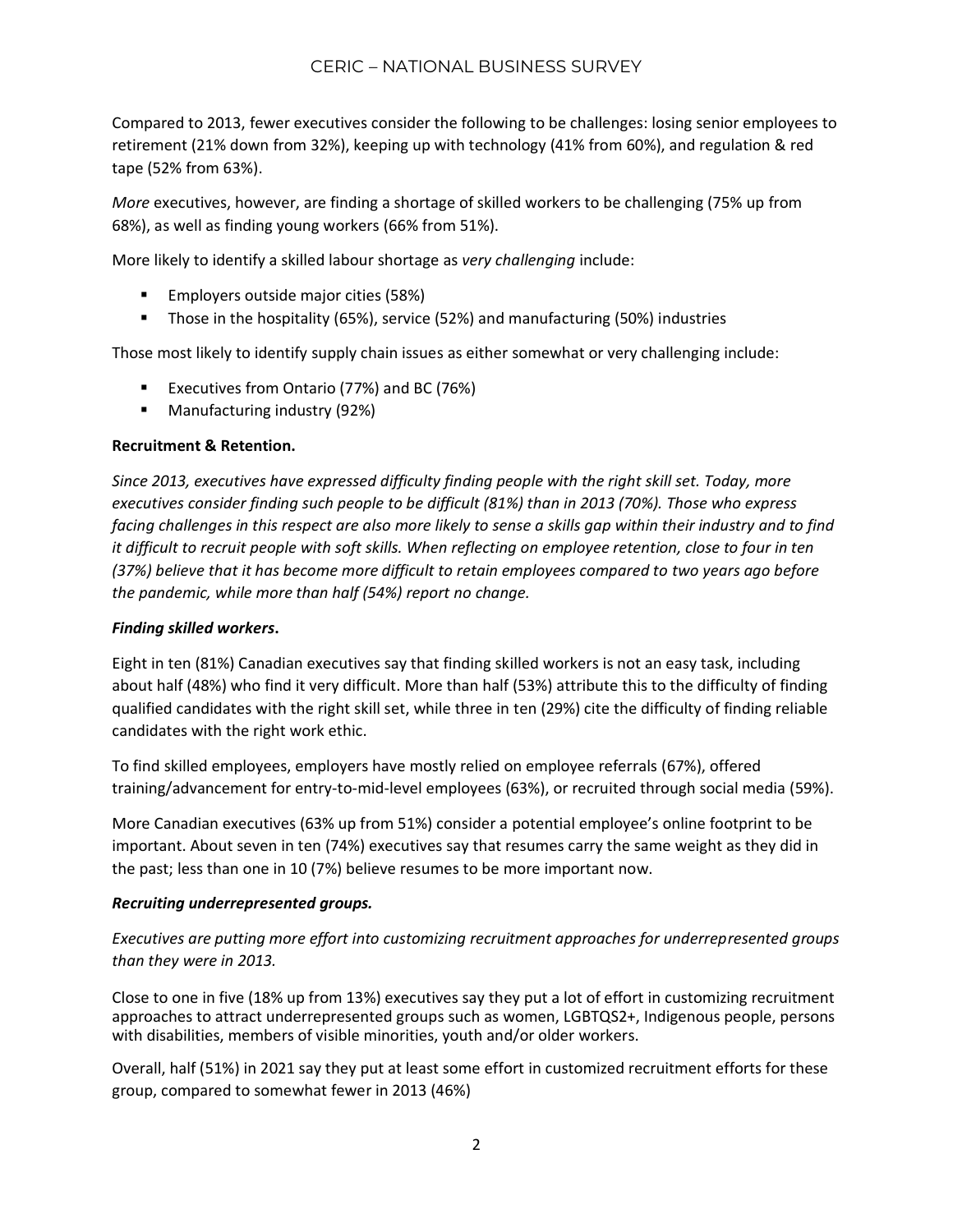Those likeliest to put *a lot of effort* in custom recruitment efforts for underrepresented groups include:

- Executives from Quebec (27%)
- **•** Organizations who have welcomed at least ten or more employees in the last year (38%)

# *Impact of pandemic on retention.*

Reflecting on a pre-pandemic era, one-third (37%) of executives find retaining employees to be more difficult, compared to two years ago. Those who have experienced more difficulty in employee retention more often identify a skills gap in their industry & consider it difficult to find people with soft skills.

### **Skills gap.**

*Executives across Canada are now more likely to express strong agreement (33%) with the notion of an existing skills gap than they were to in 2013 (23%). To close this gap, more executives adhere to the idea of offering more training for new employees (47%) than to expect prospective employees to better prepare themselves for the labour market (36%).*

Reflecting on the state of their industry over the last five years, four in ten executives believe that the skills gap has increased over time. An almost equal sized proportion believe it has stayed the same.

If the aim is to close the skills gap, executives are increasingly in favor of offering more training to new employees (47% up from 43%), as opposed to expecting prospective employees to better prepare themselves for the labour market (36% down from 43%).

To close the skills gap, executives in Quebec (58%) are more likely to offer more training for new employees, compared to those in Ontario (45%) who are likely to expect prospective employees to better prepare themselves for the labour market.

### **Soft skills.**

*Compared to 2013, executives are now more likely to hire someone with soft skills who is a good fit than to keep searching for someone with the right technical skills. In other words, the prioritization of soft skills, such as a positive attitude and good communication skills, is greater since 2013.*

Having a positive attitude and good communication skills continue to top the list of soft skills most valued by employers. Since 2013, being reliable & dependable has risen in importance as well as the willingness and ability to learn. Considering all this, however, a growing majority continue to find it difficult to recruit people with the soft skills they deem important.

Having a positive attitude is a soft skill valued most by:

- Employers outside major cities (however not rural) (31%) and in major cities (32%)
- Executives who find it easy to recruit candidates with soft skills (41%)

Being reliable & dependable is a soft skill valued most by:

- Executives from Quebec (45%)
- Service industry (24%)
- Organizations or companies who have between 10-49 employees (25%)